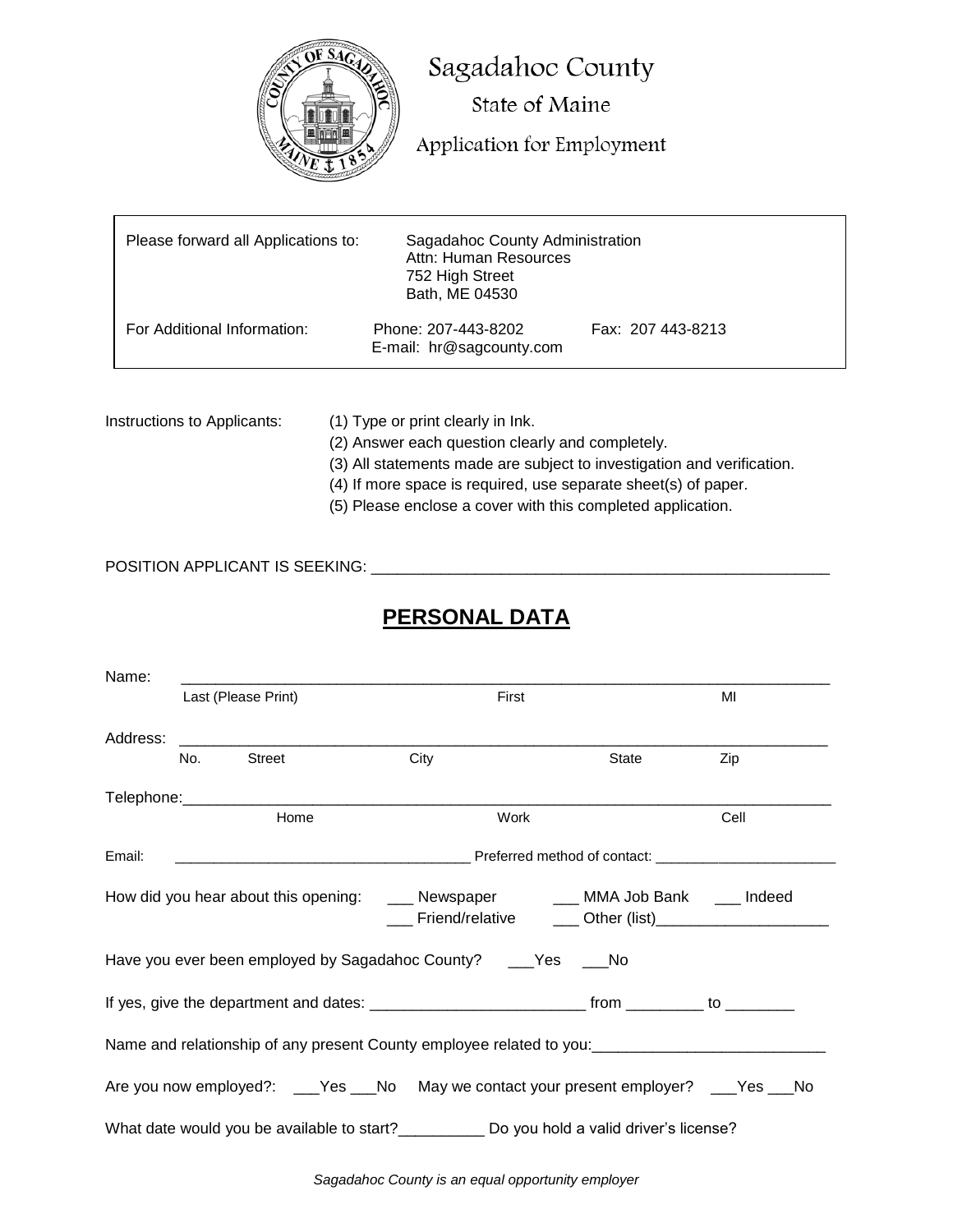# **EDUCATION AND TRAINING**

|                     | <b>HIGH SCHOOL</b>                                                                                                 |                                                                     |
|---------------------|--------------------------------------------------------------------------------------------------------------------|---------------------------------------------------------------------|
| Name of High School | Address                                                                                                            |                                                                     |
| Curriculum          |                                                                                                                    | Did you graduate? If no, circle highest grade completed: 9 10 11 12 |
|                     | ADDITIONAL EDUCATION: COLLEGE/UNIVERSITY, BUSINESS or SPECIALIZED/TRADE SCHOOL                                     |                                                                     |
| Name of Institution | Address                                                                                                            |                                                                     |
| Years completed     | Course of Study                                                                                                    | Degree/Certificate                                                  |
|                     | <b>OTHER TRAINING</b>                                                                                              |                                                                     |
| Name of Institution | Address                                                                                                            |                                                                     |
| Years completed     | Course of Study                                                                                                    | Degree/Certificate                                                  |
|                     | List any additional skills, certifications, or licenses you possess that you believe are relevant to the position. |                                                                     |
|                     |                                                                                                                    |                                                                     |
|                     |                                                                                                                    |                                                                     |

# **WORK EXPERIENCE**

List the positions which you have held. Please list ALL employment in reverse chronological order (most recent position first). Include any periods served in the military and explain any periods of unemployment. Under "Description of Duties" list type of work and responsibilities. If position was supervisory, include number of employees supervised and their general duties. Use additional sheets if needed.

#### **CURRENT or MOST RECENT EMPLOYMENT**

| Employer           |      | Position  |                               |
|--------------------|------|-----------|-------------------------------|
| Address            |      | Telephone | Supervisor                    |
| Dates Employed:    | From | To        | <b>Hours Worked Per Week</b>  |
| Reason for Leaving |      |           | May we contact this employer? |
| Job duties         |      |           |                               |
|                    |      |           |                               |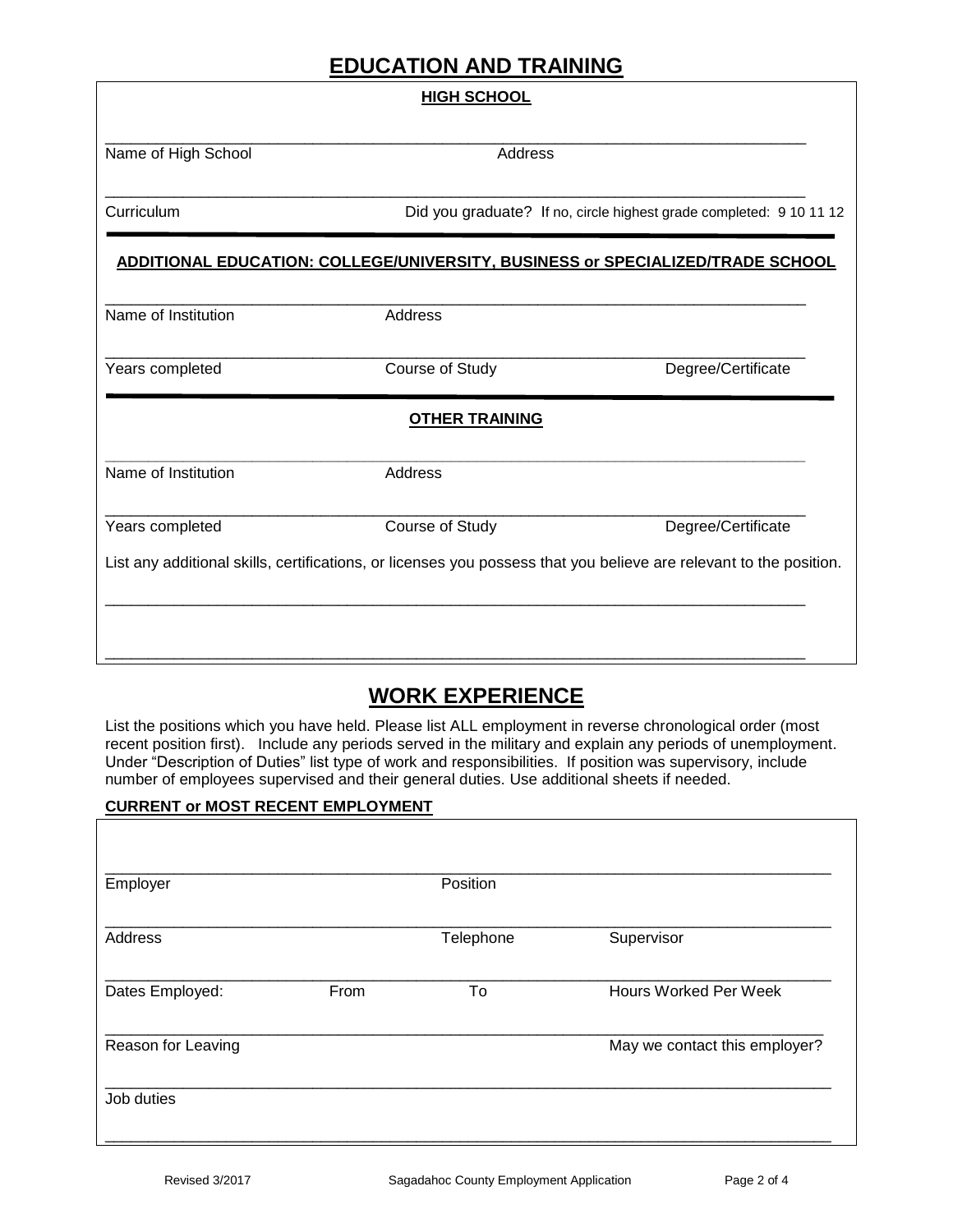### **PRIOR EMPLOYMENT**

| Employer           |      | Position  |                              |
|--------------------|------|-----------|------------------------------|
| Address            |      | Telephone | Supervisor                   |
| Dates Employed:    | From | To        | <b>Hours Worked Per Week</b> |
| Reason for Leaving |      |           |                              |
| Job duties         |      |           |                              |

### **PRIOR EMPLOYMENT**

| Employer           |      | Position  |                               |
|--------------------|------|-----------|-------------------------------|
| Address            |      | Telephone | Supervisor                    |
| Dates Employed:    | From | To        | <b>Hours Worked Per Week</b>  |
| Reason for Leaving |      |           | May we contact this employer? |
| Job duties         |      |           |                               |

# **REFERENCES**

Please list at least three (3) professional references that we may contact. Use additional sheets if needed.

| Name                        | Company           |  |
|-----------------------------|-------------------|--|
| Contact Information         |                   |  |
| Position the Reference Held | Position you held |  |

Г